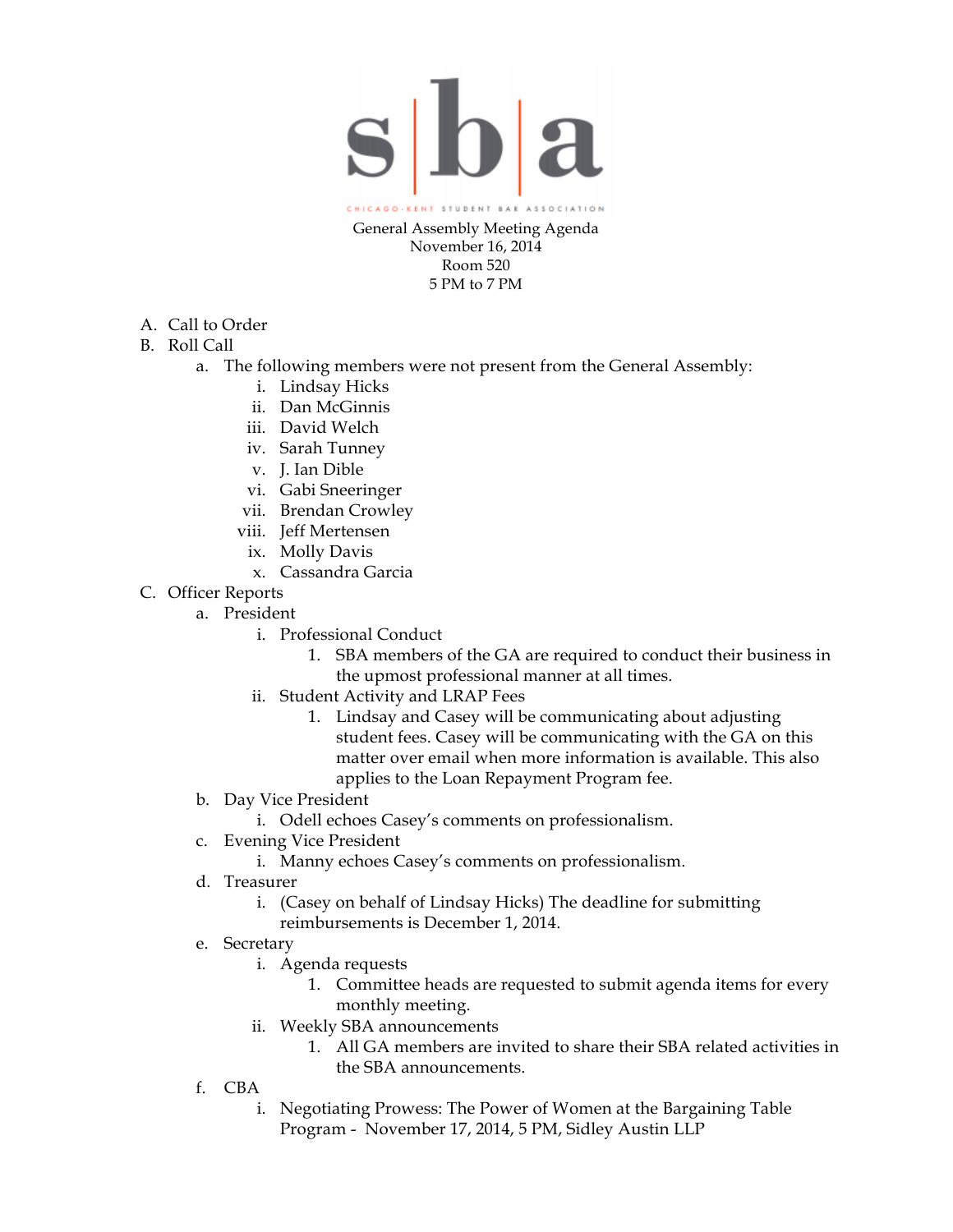

## CAGO-KENT STUDENT BAR ASSOCIATION

- ii. CBA Symphony & Chorus Concert November 19, 2014 at 7:30 PM
- iii. Bar Wars Episode 6.5: The Phantom Museum December 3-7, 2014. Visit barshow.com for more information.
- iv. 2014 Illinois Supreme Court Reception and Dinner sponsored by CBA and ISBA on December 12th, 2014. Tickets \$125/person. Email abrinkme@kentlaw.iit.edu for details.
- v. Children's Book Drive at the Chicago Bar Association office until December 5th.
- vi. Dear Santa Letters, available in the CBA Bookstore November 19th. Volunteers needed November 18th from 6-8 p.m. at the CBA.
- vii. Legal Prep Holiday Party with Off the Street Club December 8th from 4- 5:30 p.m. email yls@chicagobar.org for more information
- viii. CLE Program in SPAIN between April 6th and April 10th, 2015. Email abrinkme@kentlaw.iit.edu if you or anyone you know wants more information.
- g. ISBA
	- i. No update.
- h. ABA
	- i. No update.
- D. Committee Reports
	- a. Barrister's
		- i. We will move forward with hosting the event at the Odyssey. The committee members will send out information about the event to the student body this coming week.
	- b. Career Development
		- i. Gratitude for participation in Wednesday's 5 under 5 event.
		- ii. Next 5 under 5 event: March 11, 2015. Please email abrinkme@kentlaw.iit.edu if you have a suggested alumnus/alumna you would like to invite.
			- 1. The committee invites any student to suggest areas of law that are of interest as well as names of alumni that they would like to invite to the event.
		- iii. There will be a career development committee meeting at the conclusion of this GA meeting.
	- c. Curriculum
		- i. The ABA is doing away with the 20 hr/week work restriction rule. The Chicago-Kent Faculty Curriculum Committee is considering retaining this restriction for its full time students. Any comments can be sent to Manny Trejo.
	- d. Diversity
		- i. Rebecca Charles is requesting volunteers to help advertise Holiday Fest on the classroom white boards. The event will be held December 2, 2014 from 4-6 PM. They will decorate the holiday tree, listen to music, etc.